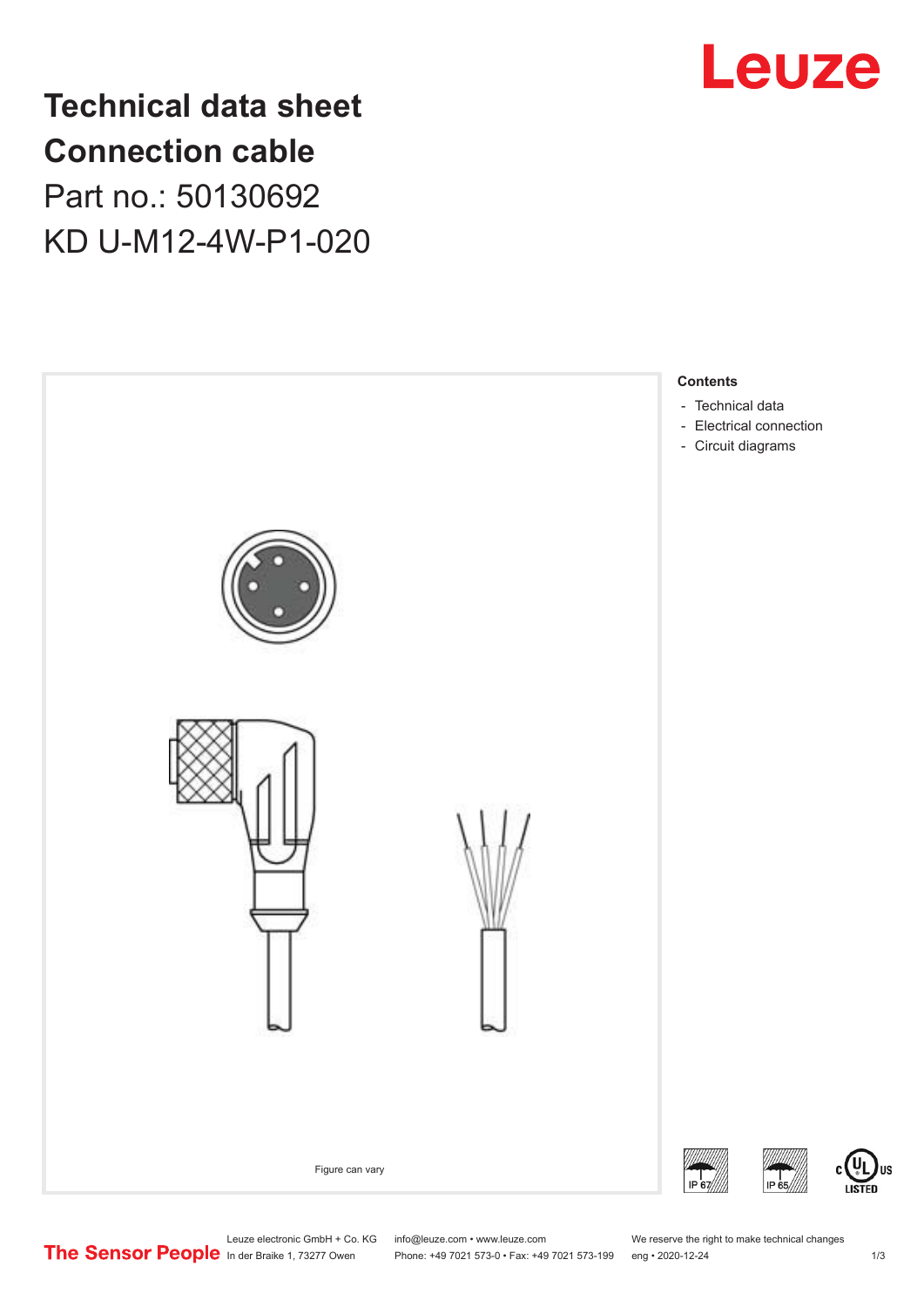# <span id="page-1-0"></span>**Technical data**

### **Electrical data**

**Performance data**

**Operating voltage** Max. 250 V AC/DC

### **Connection**

| <b>Connection 1</b>                                    |                                                                                                                                                                                                                                |
|--------------------------------------------------------|--------------------------------------------------------------------------------------------------------------------------------------------------------------------------------------------------------------------------------|
| <b>Type of connection</b>                              | Connector                                                                                                                                                                                                                      |
| <b>Thread size</b>                                     | M12                                                                                                                                                                                                                            |
| <b>Type</b>                                            | Female                                                                                                                                                                                                                         |
| Handle body material                                   | <b>PUR</b>                                                                                                                                                                                                                     |
| No. of pins                                            | 4-pin                                                                                                                                                                                                                          |
| Encoding                                               | A-coded                                                                                                                                                                                                                        |
| Version                                                | Angled                                                                                                                                                                                                                         |
| Lock                                                   | Screw fitting, nickel-plated diecast zinc,<br>recommended torque 0.6 Nm, self-<br>locking                                                                                                                                      |
| <b>Connection 2</b>                                    |                                                                                                                                                                                                                                |
| <b>Type of connection</b>                              | Open end                                                                                                                                                                                                                       |
|                                                        |                                                                                                                                                                                                                                |
| <b>Cable properties</b><br><b>Number of conductors</b> | 4 Piece(s)                                                                                                                                                                                                                     |
| Wire cross section                                     | $0.34 \, \text{mm}^2$                                                                                                                                                                                                          |
| <b>AWG</b>                                             | 22                                                                                                                                                                                                                             |
|                                                        | <b>Black</b>                                                                                                                                                                                                                   |
| Sheathing color<br><b>Shielded</b>                     | <b>No</b>                                                                                                                                                                                                                      |
| Silicone-free                                          | Yes                                                                                                                                                                                                                            |
|                                                        |                                                                                                                                                                                                                                |
| Cable design                                           | Connection cable (open on one end)<br>4.7 mm                                                                                                                                                                                   |
| Cable diameter (external)                              |                                                                                                                                                                                                                                |
| Cable length                                           | 2,000 mm<br><b>PUR</b>                                                                                                                                                                                                         |
| <b>Sheathing material</b><br>Wire insulation           | PP                                                                                                                                                                                                                             |
| <b>Traverse rate</b>                                   |                                                                                                                                                                                                                                |
|                                                        | Max. 3.3 m/s with horiz. traverse path of<br>5m and and max, acceleration of 5m/s <sup>2</sup>                                                                                                                                 |
| Suitability for drag chains                            | Yes                                                                                                                                                                                                                            |
| Properties of the outer sheathing                      | Free of CFC, cadmium, silicone, halogen<br>and lead, matt, low-adhesion, abrasion-<br>resistant, easily machine-processable                                                                                                    |
| Resistance of the outer sheathing                      | Hydrolysis and microbe resistant, good<br>oil, gasoline and chemical resistance in<br>accordance with VDE 0472 part 803 test<br>B. flame retardant in accordance with UL<br>1581 VW1 / CSA FT1 / IEC 60332-1.<br>IEC 60332-2-2 |
| <b>Torsion suitability</b>                             | ±180° / m (max. 2 mio. cycles with 35<br>cycles / min)                                                                                                                                                                         |

### **Mechanical data**

| <b>Width across flats</b>                                       | $13 \text{ mm}$          |  |
|-----------------------------------------------------------------|--------------------------|--|
| <b>Bending cycles</b>                                           | 5,000,000 Piece(s)       |  |
| Bending radius, flexible laying, min.                           | Min. 10 x cable diameter |  |
| Bending radius, stationary laying, min. Min. 5 x cable diameter |                          |  |
| <b>Environmental data</b>                                       |                          |  |
| Ambient temperature, operation,<br>flexible use                 | $-2580 °C$               |  |
| Ambient temperature, operation,<br>stationary use               | $-4080 °C$               |  |
| <b>Certifications</b>                                           |                          |  |
| Degree of protection                                            | IP 65                    |  |
|                                                                 | IP 67                    |  |
| Certifications                                                  | c UL US                  |  |
| <b>Classification</b>                                           |                          |  |
| <b>Customs tariff number</b>                                    | 85444290                 |  |
| eCl@ss 5.1.4                                                    | 27279201                 |  |
| $eC/\omega$ ss 8.0                                              | 27279218                 |  |
| eCl@ss 9.0                                                      | 27060311                 |  |
| eCl@ss 10.0                                                     | 27060311                 |  |
| eCl@ss 11.0                                                     | 27060311                 |  |
| <b>ETIM 5.0</b>                                                 | EC001855                 |  |
| <b>ETIM 6.0</b>                                                 | EC001855                 |  |
| <b>ETIM 7.0</b>                                                 | EC001855                 |  |

Leuze

## **Electrical connection Connection 1**

| Type of connection   | Connector                                                                             |
|----------------------|---------------------------------------------------------------------------------------|
| <b>Thread size</b>   | M <sub>12</sub>                                                                       |
| <b>Type</b>          | Female                                                                                |
| Handle body material | <b>PUR</b>                                                                            |
| No. of pins          | $4$ -pin                                                                              |
| Encoding             | A-coded                                                                               |
| Version              | Angled                                                                                |
| Lock                 | Screw fitting, nickel-plated diecast zinc, recommended<br>torque 0.6 Nm, self-locking |
|                      |                                                                                       |

Leuze electronic GmbH + Co. KG info@leuze.com • www.leuze.com We reserve the right to make technical changes<br>
The Sensor People in der Braike 1, 73277 Owen Phone: +49 7021 573-0 • Fax: +49 7021 573-199 eng • 2020-12-24 Phone: +49 7021 573-0 • Fax: +49 7021 573-199 eng • 2020-12-24 2 73